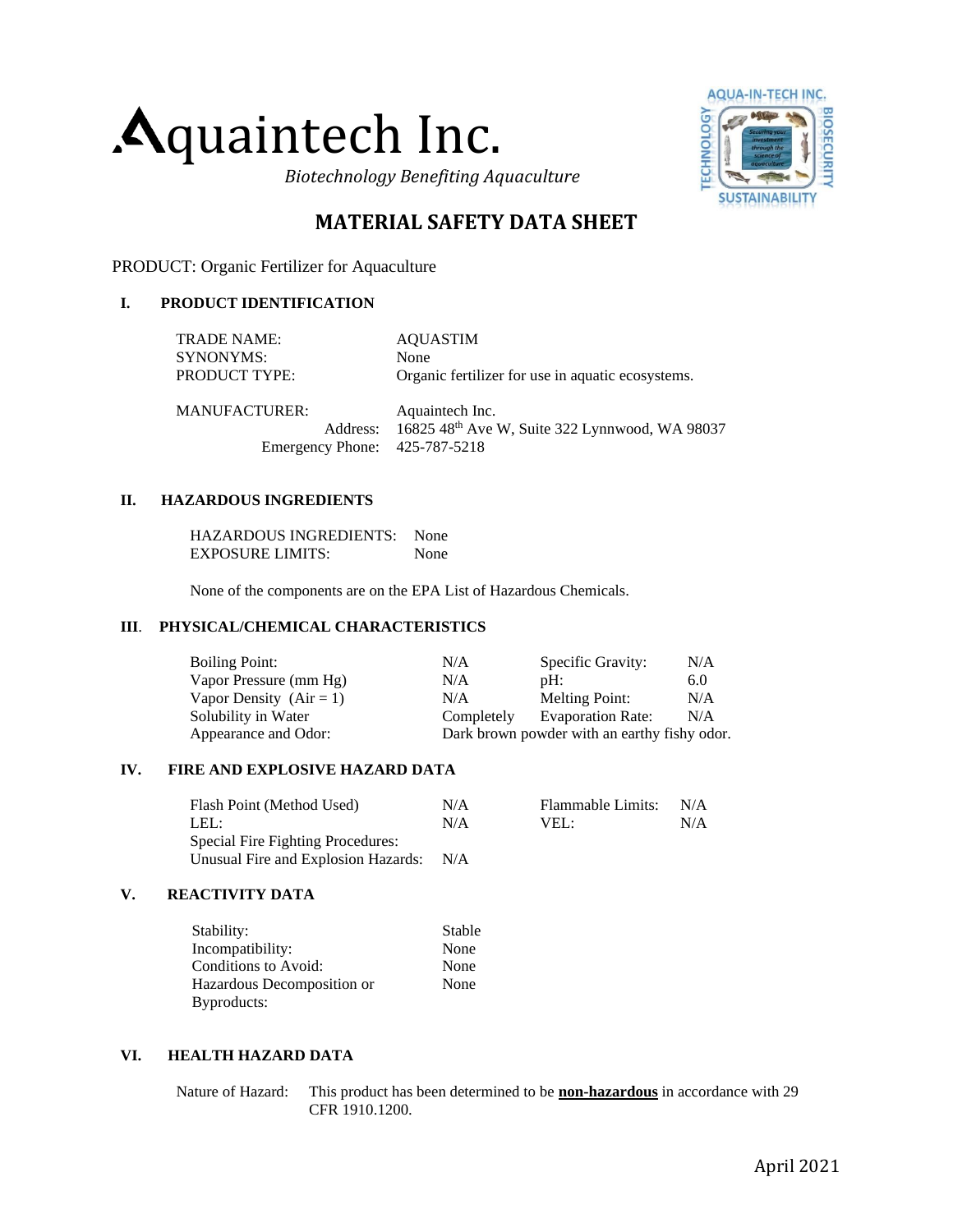# quaintech Inc.

*Biotechnology Benefiting Aquaculture*



| Primary Routes of Entry:            | Ingestion and skin contact.                                                               |
|-------------------------------------|-------------------------------------------------------------------------------------------|
| Health Hazards (Acute and Chronic): | No known Chronic Effects.                                                                 |
| Carcinogenicity: NTP?               | <b>NOT LISTED</b>                                                                         |
| <b>OSHA</b> Regulated?              | <b>NOT LISTED</b>                                                                         |
| <b>ARC</b> Monographs?              | <b>NOT LISTED</b>                                                                         |
| EYE CONTACT:                        | If splashed into eyes, flush with clear water to remove product.                          |
| <b>SKIN CONTACT:</b>                | In case of prolonged skin contact, wash affected areas with soap and<br>water thoroughly. |
| INGESTION:                          | If ingested, give plenty of water to drink and seek medical advice.                       |

#### **VII. PRECAUTIONS FOR SAFE HANDLING AND USE**

| Steps to be Taken in Case Material is Released or Spilled: | Flush with water            |
|------------------------------------------------------------|-----------------------------|
| Waste Disposal Method                                      | Flush with water            |
| Precautions to be Taken in Handling and Storage:           | Store in a dark cool place. |

#### **VIII. ECOLOGICAL INFORMATION**

| <b>AQUATIC TOXICITY:</b>            | None known    |
|-------------------------------------|---------------|
| WATERFOWL TOXICITY:                 | None known    |
| BIOCHEMICAL OXYGEN DEMAND:          | None          |
| FOOD CHAIN CONCENTRATION POTENTIAL: | None expected |

#### **IX. CONTROL MEASURES**

| None required.                                                 |  |
|----------------------------------------------------------------|--|
| Avoid prolonged skin contact especially with cuts and scrapes. |  |
| Product is easily removed from skin with soap and water.       |  |
| Rubber gloves.                                                 |  |
| Goggles.                                                       |  |
| N/A                                                            |  |
|                                                                |  |
| WORK/HYGIENIC PRACTICES: Wash work clothes                     |  |
|                                                                |  |

#### **X. REGULATORY INFORMATION**

#### **U.S. FEDERAL REGULATIONS:**

Under the TSCA rules for mixtures and naturally occurring substances the USEPA considers this product to be a statutory mix, therefore only its components shown in Section 2 of the SDS are in the inventory. The human and the environmental hazards for the product, however, are not the same as its components, because the components do not separate from the product.